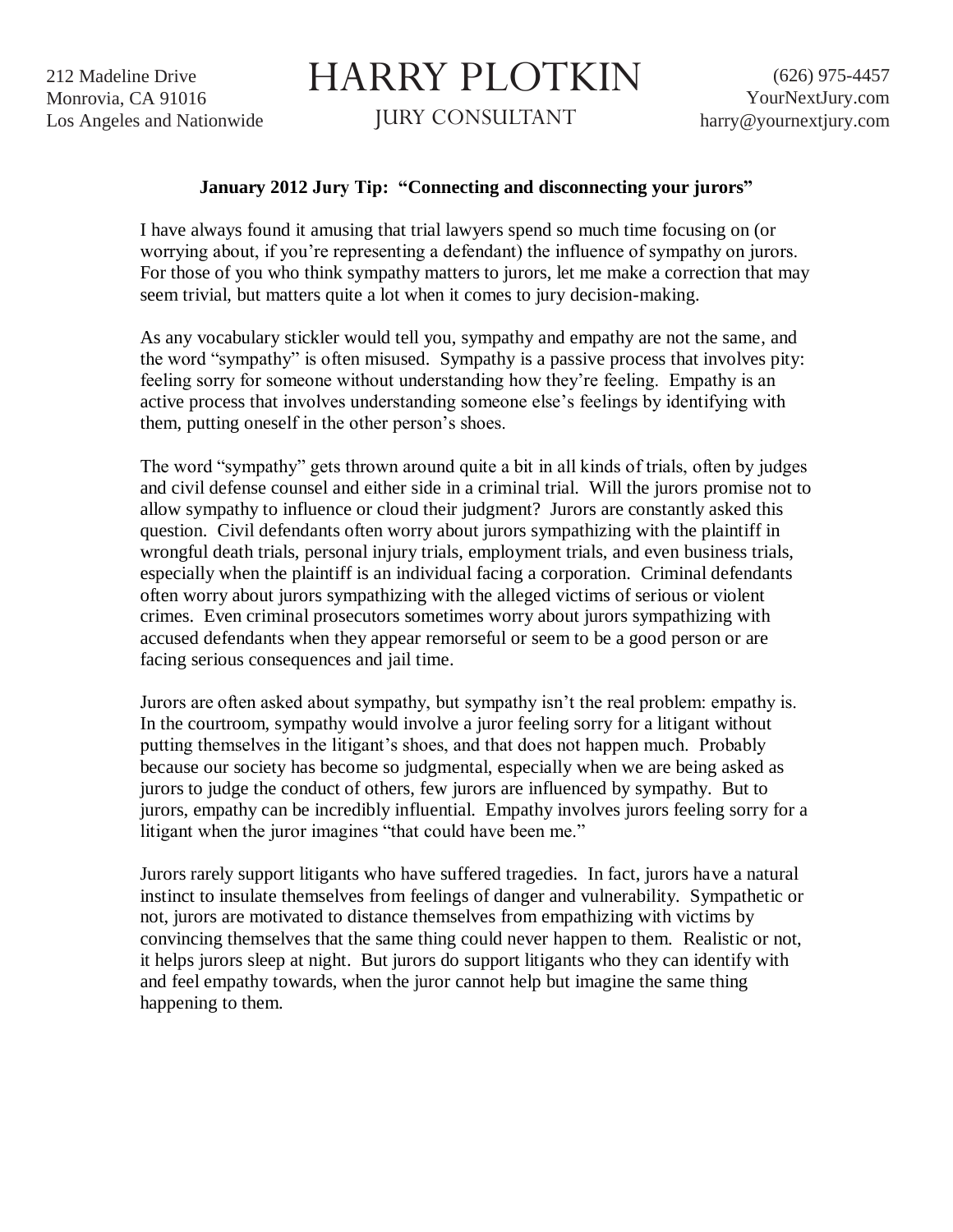I'm not suggesting that judges stop talking about "sympathy" and start using "empathy" instead. When jurors talk about sympathy, they're usually talking about empathy. But as lawyers who worry about your jurors being influenced by their feelings, you need to understand the distinction. Worry less about your jurors being influenced by pity, and worry more about your jurors' capacity to identify with the opposing litigant and their decisions. And most importantly, you need to focus on preventing your jurors from identifying with the opposing litigant.

Preventing your jurors from identifying with the opposing litigant is incredibly important, and cannot be done by asking your jurors to "promise not to let sympathy influence" their decisions. Instead, you need to "disconnect" your jurors from the seemingly-similar opposing litigant by pointing out key differences in voir dire. The key to disconnecting your jurors from the other side is to craft your questions so that they subtly reinforce the idea that the juror made the "right" decision, the subtle and subconscious conclusion being that the litigant made the "wrong" one. You won't have to talk about "right" or "wrong" directly; your jurors are already wired to believe that they're always right. And your jurors will do the talking for you; simply ask them "why?" they made the decisions that they have.

You can apply my "disconnecting" methods to almost any kind of trial. In one trial, we were concerned that the jurors would identify with an individual defendant employee who breached a non-compete agreement. It's easy to understand why; most working jurors have no trouble empathizing with fellow employees and protecting the principle of employee freedom in an unstable job market. So we asked a few voir dire questions to subtly convince our jurors that THEY were smart to be at-will employees and that the defendant should blame himself for signing a non-compete contract.

"How many of you are working right now as "at-will" employees, without a contract? How many of you have NEVER signed a restrictive employment contract and have always been an at-will employee? How many of you would NEVER sign a non-compete agreement that restricted your freedom to leave your job and go work for a competing company? Why wouldn't you?"

I have no doubt that our jurors would have been very likely to identify and empathize with the individual defendant had we not forced them to think about this distinction. Forcing our jurors to recognize the difference between themselves and the defendant helped. The real key was taking the question a step further by asking the jurors to explain why they would never do the same thing the opposing litigant did. The next time you worry that your jurors will identify with someone injured in a car crash, an inventor claiming their intellectual property was misappropriated, an employee claiming to have been mistreated, a homeowner claiming to have been cheated, or a business person claiming to have been defrauded, focus on disconnecting your jurors from feeling empathy and forget about creating sympathy.